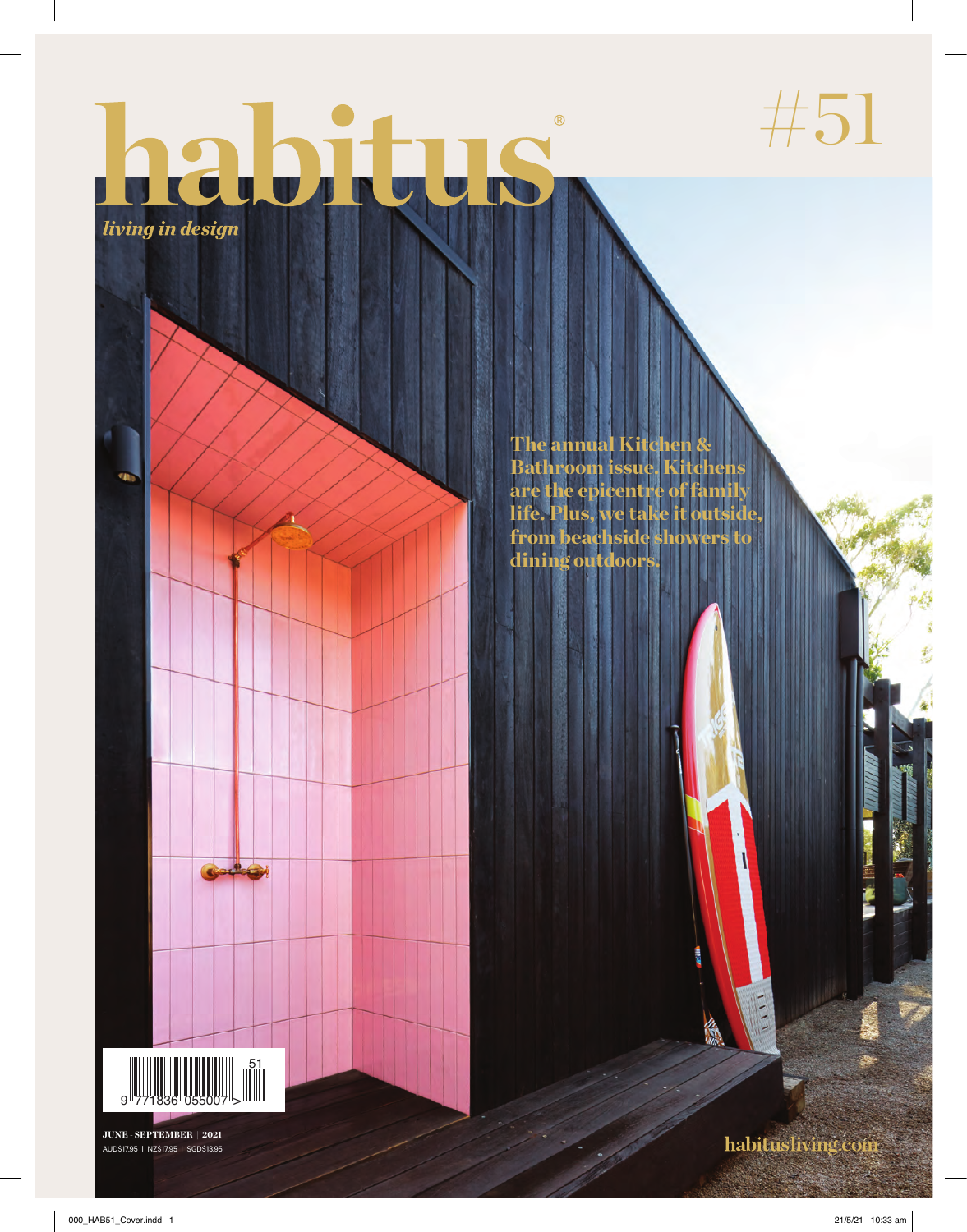## A place to congregate

**TEXT** *CAITLIN LEISHMAN |* **PHOTOGRAPHY** *CHRIS WARNES*

Studio Prineas lets the old treasures of this 1930s California bungalow inform the new design.